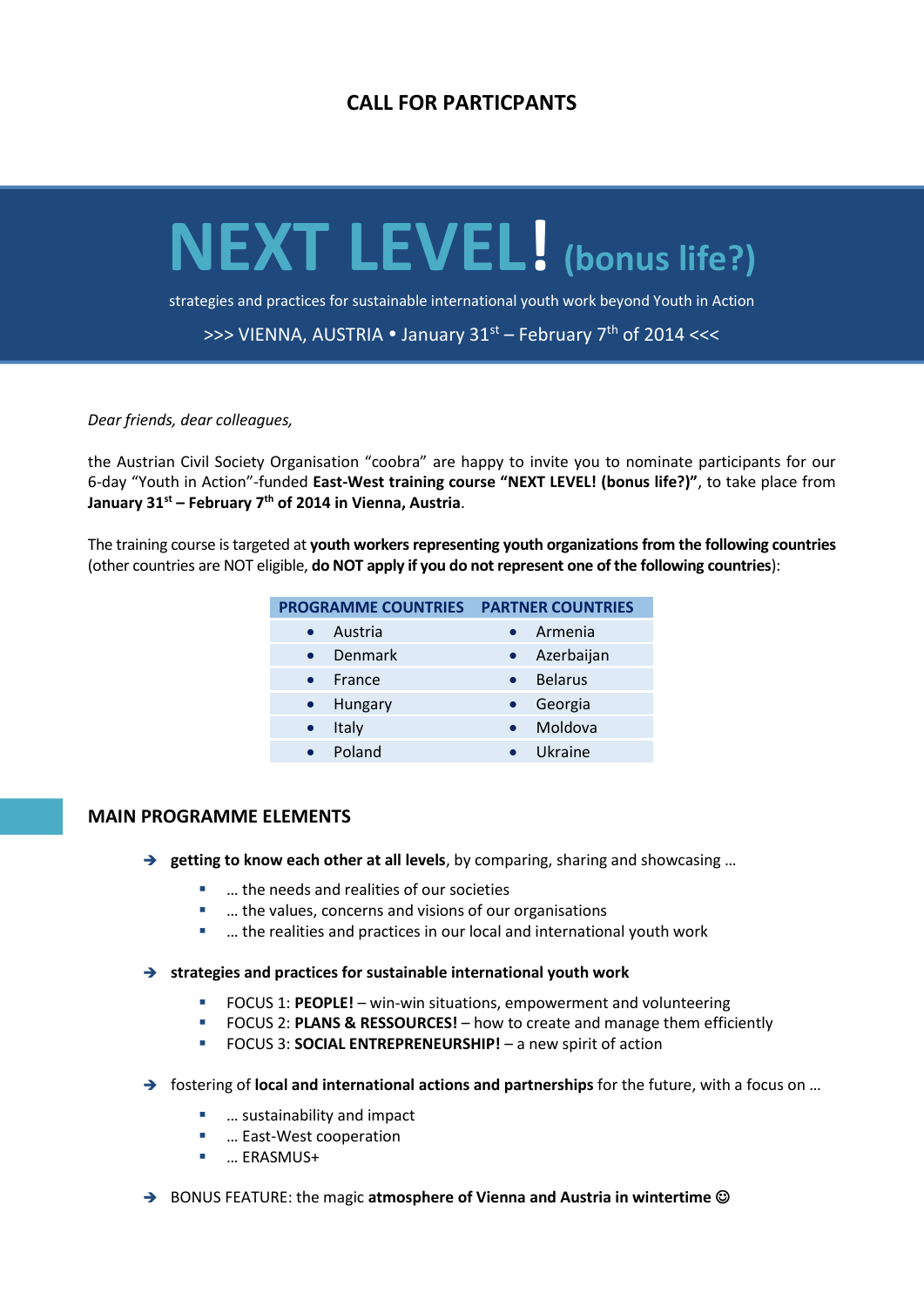# **CONTEXT, RATIONALE AND AIM**

The European Commission's programme Youth in Action has over the past years enabled many positive and fruitful actions for young people and civil societies all across Europe and her neighbouring regions. As the programme is coming to its end, it is a good moment to reflect on its legacy, and how to keep up the positive work for the future, independently from any potential successor programme(s) by the European Commission. And not only to keep our work up, but to even bring it to a higher level in terms of impact, stability and sustainability!

The approach proposed for this comprises of several connected concerns and actions, which we will go through during the training course:

- → to make sure our services and actions are **based 100% on the needs and realities of our target groups and beneficiaries**
- → to assess and adopt existing good practices from the legacy of Youth in Action and the existing local and international youth work, as represented by the partner organisations
- → to put a strategic focus on **creating win-win situations with and for the different groups of people** we work with *(this concerns strategic management as well as volunteerism and empowerment)*
- → to put a managerial focus on the **creation and efficient management of stable ressources** *(this concerns amongst other organisational management, project management, financial management and fundraising)*
- to adopt and promote an **entrepreneurial mindset** *(this includes active participation, European citizenship, creativity and social entrepreneurship)*
- → to put a structural focus on **co-operation and networking**, on local as well as international level

#### **PEDAGOGIC APPROACH**

The training course will be based on the **specific needs of the participants** and will be **highly participatory**. Diversity, eg in the group of participants, will be considered as a resource for the exchange and transfer of competences. There will only be few frontal lectures, the main part of the training course will be delivered in the form of **practical sessions implemented by the participants in a learning-by-doing fashion**. The trainers will take care of creating a **supportive and safe learning environment**, where participants are encouraged and coached while mastering challenges that contribute to their **personal, professional and organisational development**. Special attention is paid to making the **learning points of the training course relevant, sustainable and transferable**, eg by producing exhaustive documentation and by providing templates for tailor-made development and action plans.

# **PARTNER ORGANISATIONS AND PARTICIPANTS**

All partner organizations should **meet the following criteria**:

- TARGET GROUP: be working (among other) **with and for youth**
- → SCOPE: have (among other) a strong **transnational and/or local aspect** in their youth work
- ACTIVITIES: implement (among other) **educational activities and mobility projects**
- VALUES: **share, promote and live European values**, especially solidarity, respect, intercultural dialogue, equal opportunities, unity in diversity, cohesion, inclusion, active citizenship and participation
- → MISSION: have a benevolent mission aiming in any way at the **development and support of society**
- $\rightarrow$  LOCATION: be situated in any of the following countries  $//\rightarrow$  EU  $\rightarrow$  // Austria, Denmark, France, Hungary, Italy, Poland //  $\rightarrow$  EECA  $\rightarrow$  // Armenia, Azerbaijan, Belarus, Georgia, Moldova, Ukraine
- COMMITMENT: be fully committed to contribute to the **preparation and implementation** of the project, and have **concrete plans on how to follow-up on its results**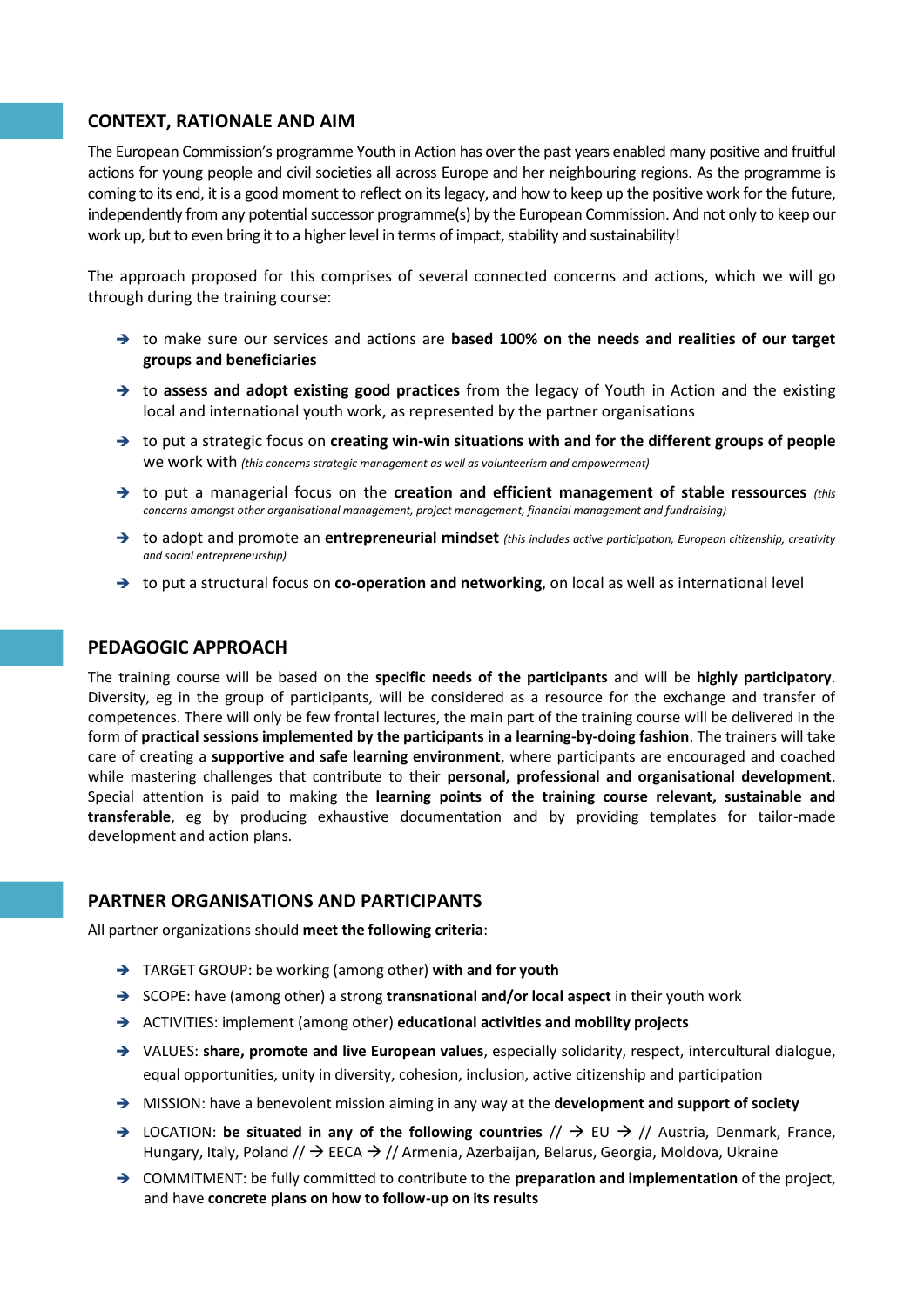The partner organizations nominate participants to the training course. The participants can be be recruited from within the own organisation, or from further local partner organisations. **The participants should be …**

- → ... **actively involved in your organisation**, preferrably in managerial position
- … able to attend for the **full duration of the event**
- … **able to fully communicate in English**
- $\rightarrow$  ... situated in any of the following countries:  $/$   $\rightarrow$  EU  $\rightarrow$  // Austria, Denmark, France, Hungary, Italy, Poland  $\frac{1}{2}$  EECA  $\rightarrow$  // Armenia, Azerbaijan, Belarus, Georgia, Moldova, Ukraine
- … in a position and willing to **follow-up on the outcomes of this training course in your organisation via active youth work**

# **CONDITIONS & ARRANGEMENTS**

The training course will take place from **January 31st – February 7th of 2014** in a central district of **Vienna, Austria**. The activity is funded by the **Austrian National Agency for the European Commission's Youth in Action programme (A 3.1, EPYW)**. Thanx to this funding, the following conditions can be offered:

#### **FINANCES**

- → The **international travel costs are covered with 70%**, up to the following maximum travel costs (100%) amounts per person:  $\frac{1}{2}$  EU  $\rightarrow$  // Austria EUR 70, Denmark EUR 370, France (la Reunion) EUR 1500, Hungary EUR 60, Italy EUR 325 Poland EUR 190 //  $\rightarrow$  EECA  $\rightarrow$  // Armenia EUR 600, Azerbaijan EUR 700, Belarus EUR 400, Georgia EUR 460, Moldova EUR 400, Ukraine EUR 420
- **Visa costs are covered 100%**
- $\rightarrow$  board, lodging, local transports, all materials and the content of the training course are covered for **a participation fee of EUR 50**.

#### **FOOD, ACCOMODATION AND LOCAL TRANSPORT**

- → The accommodation will be provided in the 7<sup>th</sup> district of Vienna. The district is centrally located and very lively, popular among students and full of pubs and cultural activities. **We are located at walking distance from the historic center of Vienna**.
- → Participants will be provided 3 meals a day, as well as coffee breaks. Dietary constraints such as vegetarianism will of course be taken into consideration as much as possible. Please be however open-minded and curious to sample Austrias renown cuisine!
- Participants will be provided with a **weekly pass for the public transport in Vienna**
- → Participants as well as the team of trainers and organisers will be accomodated in **double and triple rooms in a very cosy and popular youth hostel**. It is required to bring your own towels and slippers. Here you can have a look at the youth hostel: <http://www.oejhv.at/index.php?id=149&L=1>

#### **FURTHER CONDITIONS**

- **→ You are in charge of arranging your own insurance** for your travel and stay in Austria.
- **Reimbursement of travel costs:** for participants from partner countries (=EECA), the reimbursement of travel costs will be done in Vienna on the spot in cash (EUR), on basis of the presented original invoices and documents brought by you to Austria and handed to the organisers. Participants from EU countries will be reimbursed after the training course by bank transfer, upon submission of all travel documents, boarding passes and relevant invoices by surface mail. The **conversion rates** used will be the ones for the month of February 2014 as recommended by the European Commission: [http://ec.europa.eu/budget/contracts\\_grants/info\\_contracts/inforeuro/inforeuro\\_en.cfm](http://ec.europa.eu/budget/contracts_grants/info_contracts/inforeuro/inforeuro_en.cfm)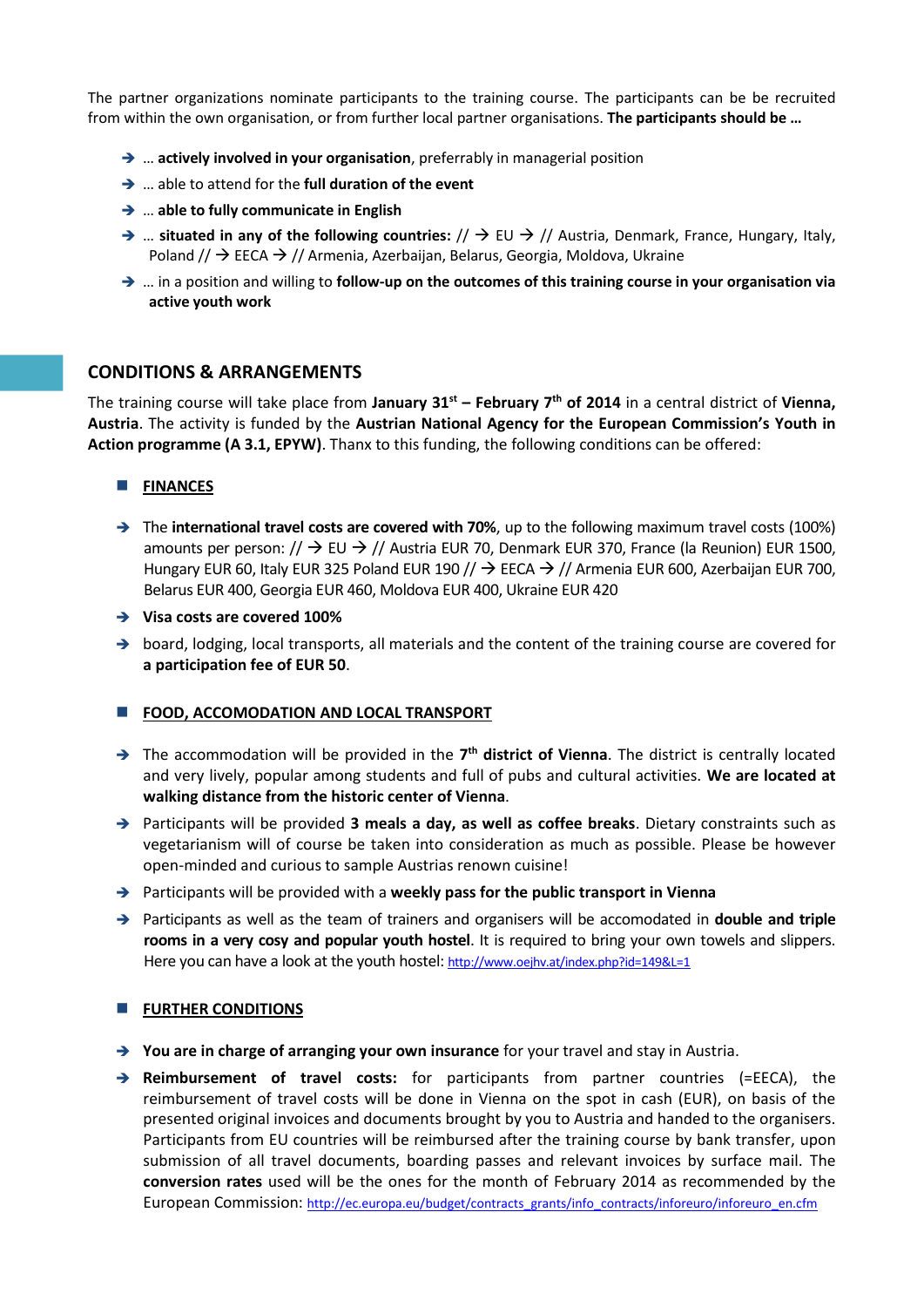- **The timeframe of the training course is January 31st evening to February 7th in the morning**. Costs for food and accommodation outside of this timeframe have to be borne by yourself.
- **Full participation during the whole training course is mandatory**. Absence from sessions of the training course without prior agreement with the organisers can lead to expulsion from the course and travel costs might not be reimbursed.
- → Due to the strict rules of the donors, the travel to and from Vienna can only differ maximum 2 **days from the dates of the activity**. **The recommended travel dates are arrival on January 31st and departure on February 7th** . If you wish to arrive earlier or stay longer, eg to do some tourism, you have the following possibilities:
	- 1. arrival January  $29^{th}$  + departure February  $7^{th}$ , or
	- 2. arrival January  $30^{th}$  + departure February  $8^{th}$ , or
	- 3. arrival January  $31^{th}$  + departure February  $9^{th}$ .

### **THE TEAM**

*These fine individuals will be at your service:*



**Stella Aleksanyan** ARMENIA



**Iwona Nowak** POLAND



**Giorgi Aronia** GEORGIA



**MarCus Vrecer** AUSTRIA

# **NEXT STEPS**

In order to apply as a participant, **please DULY fill in the following online form (deadline January 19th)**:

**[https://docs.google.com/spreadsheet/viewform?usp=drive\\_web&formkey=dGJRakRuRTl6RnFENzNQUk45TWUzRHc6MA#gid=0](https://docs.google.com/spreadsheet/viewform?usp=drive_web&formkey=dGJRakRuRTl6RnFENzNQUk45TWUzRHc6MA#gid=0)**

You will be informed on January 20<sup>th</sup> if you have been selected or not. Do not arrange any travel before receiving the result of the selection process. In case you have been selected and you need a visa, you will receive an invitation letter on January 20<sup>th</sup>. Please be prepared to apply for your visa on January 22<sup>nd</sup>, which usually takes a working week to be granted.

We wish you good luck for the application process! Also, please forward this call to any persons or organisations you deem interested.

# **CONTACT**

**coobra – cooperativa braccianti** MarCus Vrecer arus.work@gmail.com ++ 43.(0)650.4042390